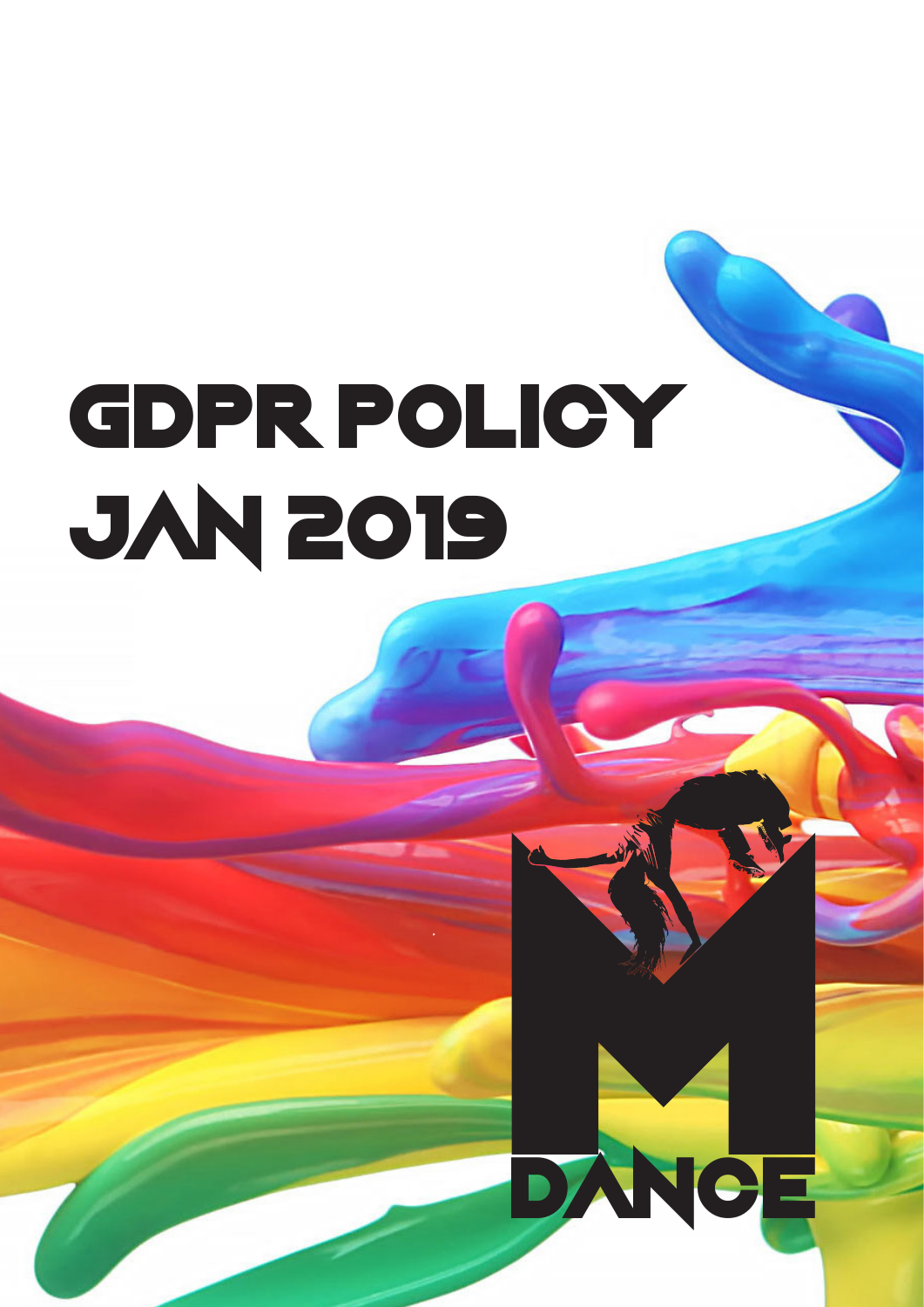## General Data Protection Regulation Policy **STATEMENT**

## **M Dance is a registered trading name of MK Arts Ltd**

GDPR stands for General Data Protection Regulation and replaces the previous Data Protection Directives that were in place. It was approved by the EU Parliament in 2016 and comes into effect on 25th May 2018. GDPR states that personal data should be 'processed fairly & lawfully' and 'collected for specified, explicit and legitimate purposes' and that individuals data is not processed without their knowledge and are only processed with their 'explicit' consent. GDPR covers personal data relating to individuals.

MK Arts Ltd is committed to protecting the rights and

freedoms of individuals with respect to the processing of students, parents, visitors and staff personal data.

The Data Protection Act gives individuals the right to know what information is held about them. It provides a framework to ensure that personal information is handled properly.

MK Arts Ltd is registered with the ICO (Information

Commissioners Office) under registration reference:

Certificates are on display on the information boards at the school.

GDPR includes 7 rights for individuals

1) The right to be informed

MK Arts Ltd are a private organisation operating in the extra curricular education sector and as so, are required to collect and manage certain data. We need to know parent's names, addresses, telephone numbers, email addresses. We need to know Students' full names and date of birth along with any medical requirements.

We are required to collect certain details of visitors to our school. We need to know visitors names, telephone numbers, and where appropriate company name. This is in respect of our Health and Safety and Safeguarding Policies.

As an employer MK Arts Ltd is required to hold data on its Teachers; names, addresses, email addresses, telephone numbers, date of birth, National Insurance numbers, photographic ID such as passport and driver's license, bank details. This information is also required for Disclosure and Barring Service checks (DBS) and proof of eligibility to work in the UK.

This information is sent via a secure file transfer system to Capita for the processing of DBS checks. DBS Numbers and date of issue are also held on a central staffing record.

MK Arts Ltd uses Cookies on its website to collect data for Google Analytics, this data is anonymous.

#### 2) The right of access

At any point an individual can make a request relating to their data and

MK Arts Ltd will need to provide a response (within 1 month).MK Arts Ltd can refuse a request, if we have a lawful obligation to retain data but we will inform the individual of the reasons for the rejection. The individual will have the right to complain to the ICO if

they are not happy with the decision.

# 3) The right to erasure

You have the right to request the deletion of your data where there is no compelling reason for its continued use. However MK Arts Ltd has a legal duty to keep students and parents details for a reasonable time\*, MK Arts Ltd retain these records for 3 years after leaving the organisation, accident and injury records for upto 3 years for Child Protection records. Staff records must be kept for 6 years after the member leaves employment, before they can be erased. This data is archived securely and shredded after the legal retention period.